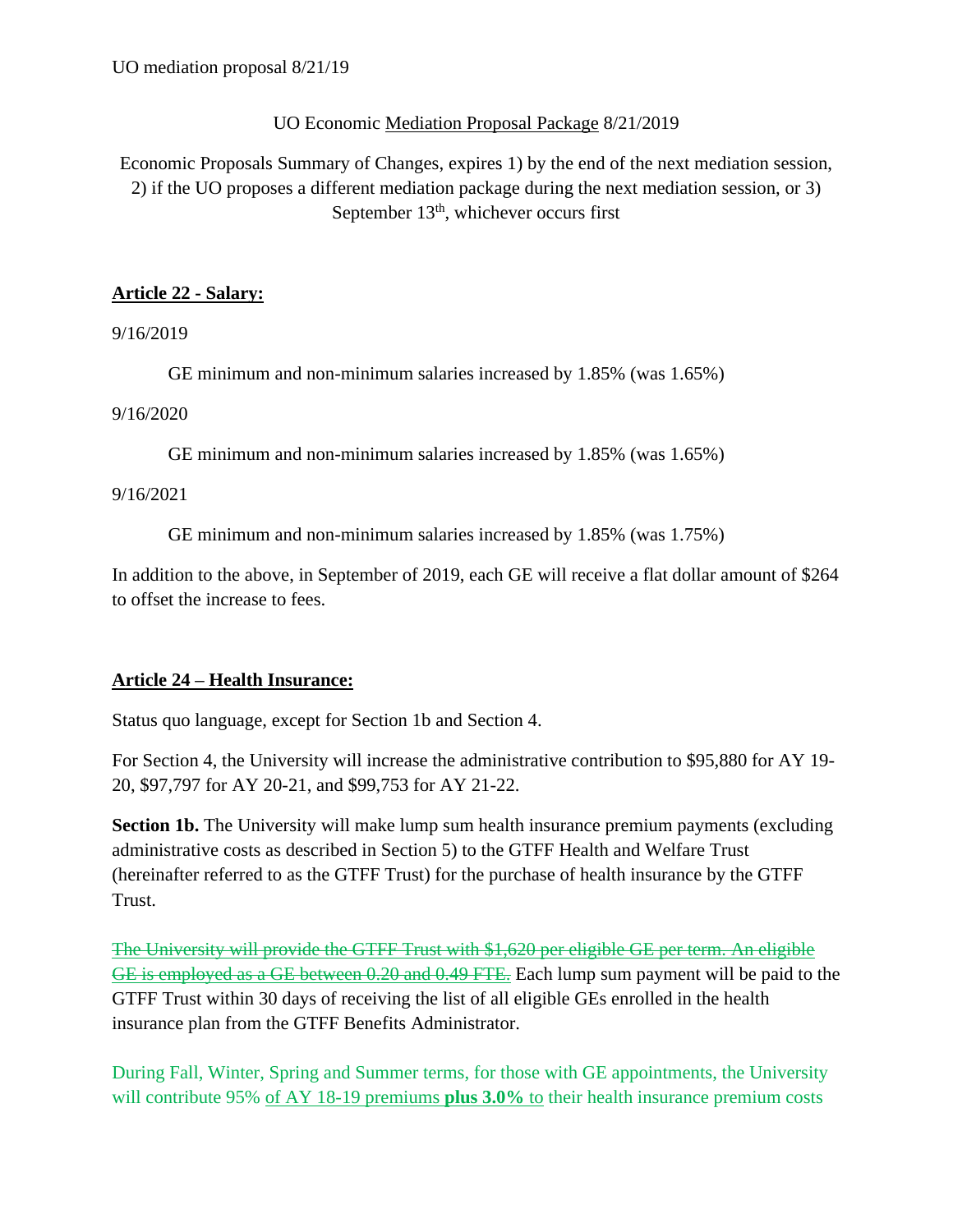(University contributions per term at 95% level **plus 3.0%**: Individual GE: **\$1,362.22**; GE w/children: **\$2,409.79**; GE w/partner: **\$2,858.59**; and GE w/family: **\$4035.01**). GEs in each enrollment category (as detailed in Appendix E) will contribute an amount determined by the Trust 5% of the quarterly premium for their selected coverage. During the term of this agreement, the University shall be responsible for the dollar amounts listed above for each employee category. for 95% of premium increases only to maintain the current level of benefits. The University shall not be responsible for premium increases associated with non-negotiated expansion of current benefit levels.

Both the GTFF and the University will encourage the GTFF Trust to revise benefits to keep total premium increases below 10% whenever feasible.

The GTFF and the University will instruct the Trustees of the GTFF Trust that any return of premium overpayments and any premium credits received from or credited to the GTFF Trust by an insurer shall be applied in accordance with the Health and Welfare Trust Agreement.

For students without summer GE appointments who are eligible for insurance outlined in Section 1a above, the University will contribute 80% of AY 18-19 premiums **plus 3.0%** (University contributions at 80% level **plus 3.0%**: Individual GE: **\$1,147.13**; GE w/children: **\$2,029.29**; GE w/partner: **\$2,407.23**; and GE w/family: **\$3,397.91**). Students in each enrollment category (as established in **Error! Reference source not found.**) will contribute an amount determined by the Trust.

## **Article 19 – Summer Term:**

Status quo, except Section 4:

**Section 4.** Recognizing the variability of summer course registration, employing units may take the following steps to establish summer appointments:

- a) Ask GEs to indicate interest in summer work at any time during the academic year.
- b) Issue a "tentative summer offer," if they believe work will be available during the summer, which can be made contingent on sufficient enrollment in a course or sufficient funding for non-instructional work.

Tentative summer offers can be rescinded without penalty up to four weeks prior to the start of the summer session in which the work is scheduled to commence. If a tentative offer is rescinded later than four weeks prior to the start of the summer session in which the work is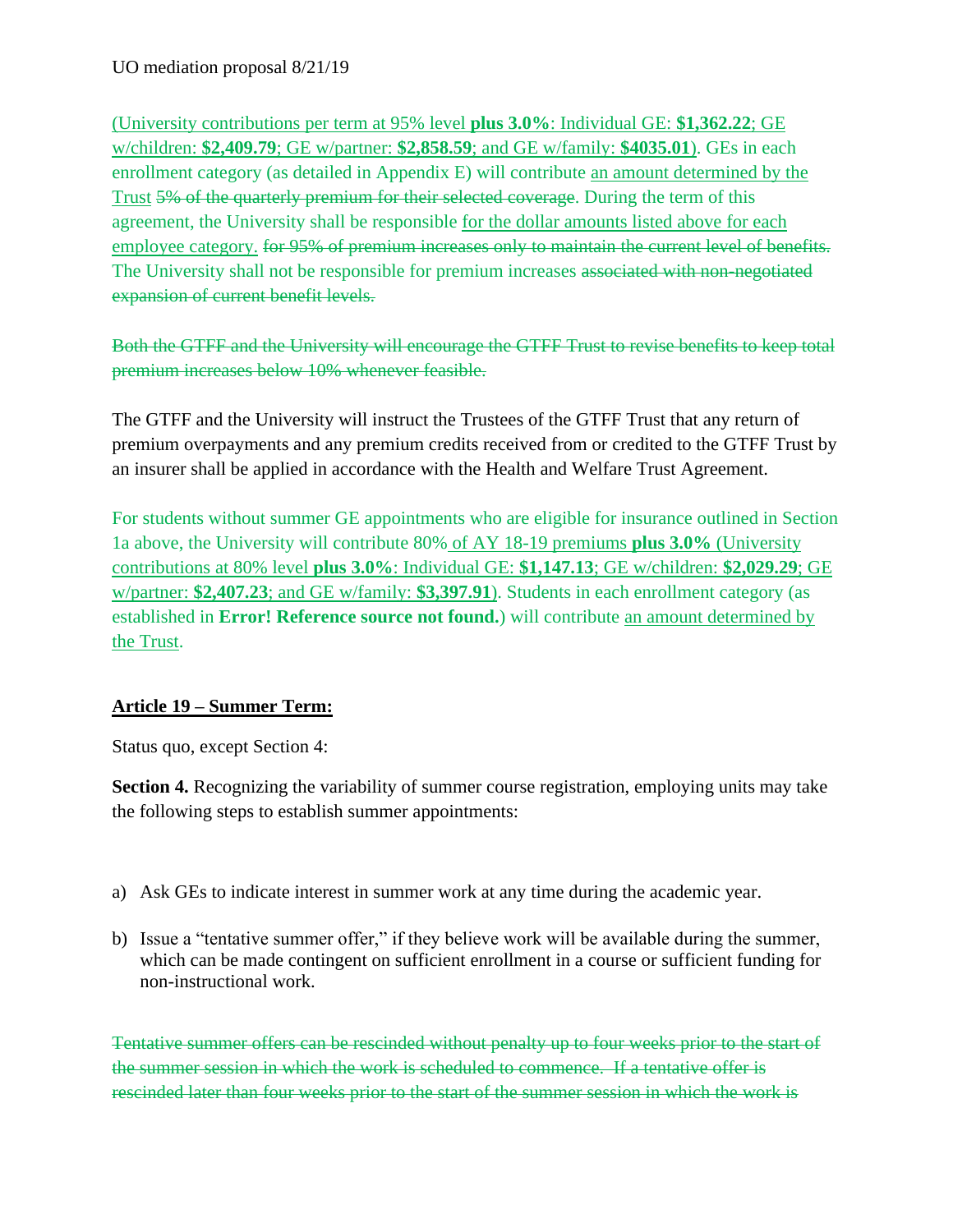# scheduled to commence, the GE will be entitled to a payment of \$300.00 in consideration of work performed preparing for the assignment.

Except in extraordinary circumstances, offers of summer appointment shall be issued no later than one week prior to the start of the summer session in which the work is scheduled to commence. The rescission of accepted offers of summer appointment is governed by Error! Reference source not found..

#### *Family support provisions:*

### **Article 30 – Graduate Student Assistance Fund**

- Add language to Article 30 to read as follows: "The Graduate School is responsible for establishing the process for awarding money from the fund. As of the publication of this collective bargaining agreement, the Graduate School awards funds as follows: Master's students are eligible to receive up to two (2) awards from this fund in the course of their academic career. Doctoral students are eligible to receive up to six (6) awards from this fund in the course of their academic career. Students who have met these limits may petition the dean of the Graduate School in writing for an exception due to extraordinary circumstances. The Dean's decision to grant such an exception is final and binding. Please check with the Graduate School to determine the current award parameters."
- UO previously raised amount in Section 2 for Childcare from \$575 to \$700. UO reasserts this increase.
- UO reasserts proposal from 8/1/19 to create MOU to allow additional use of the hardship fund for childcare.
	- $\circ$  MOU to state that during life of this agreement (3 years) the fund could be used up to once per academic year for children up to five years of age.
	- o MOU to sunset at end of CBA (2022)
- Paid parental leave as proposed in **Articles 29** and the **LoA** by the university on 7.18.19 (6 weeks)
- The above, in addition to paid parental leave, represents the UO's commitment to family support. UO does not accept the other family support provisions outlined in the GTFF's proposal.

#### **Proposal on Summer, International GE Support, and fees:**